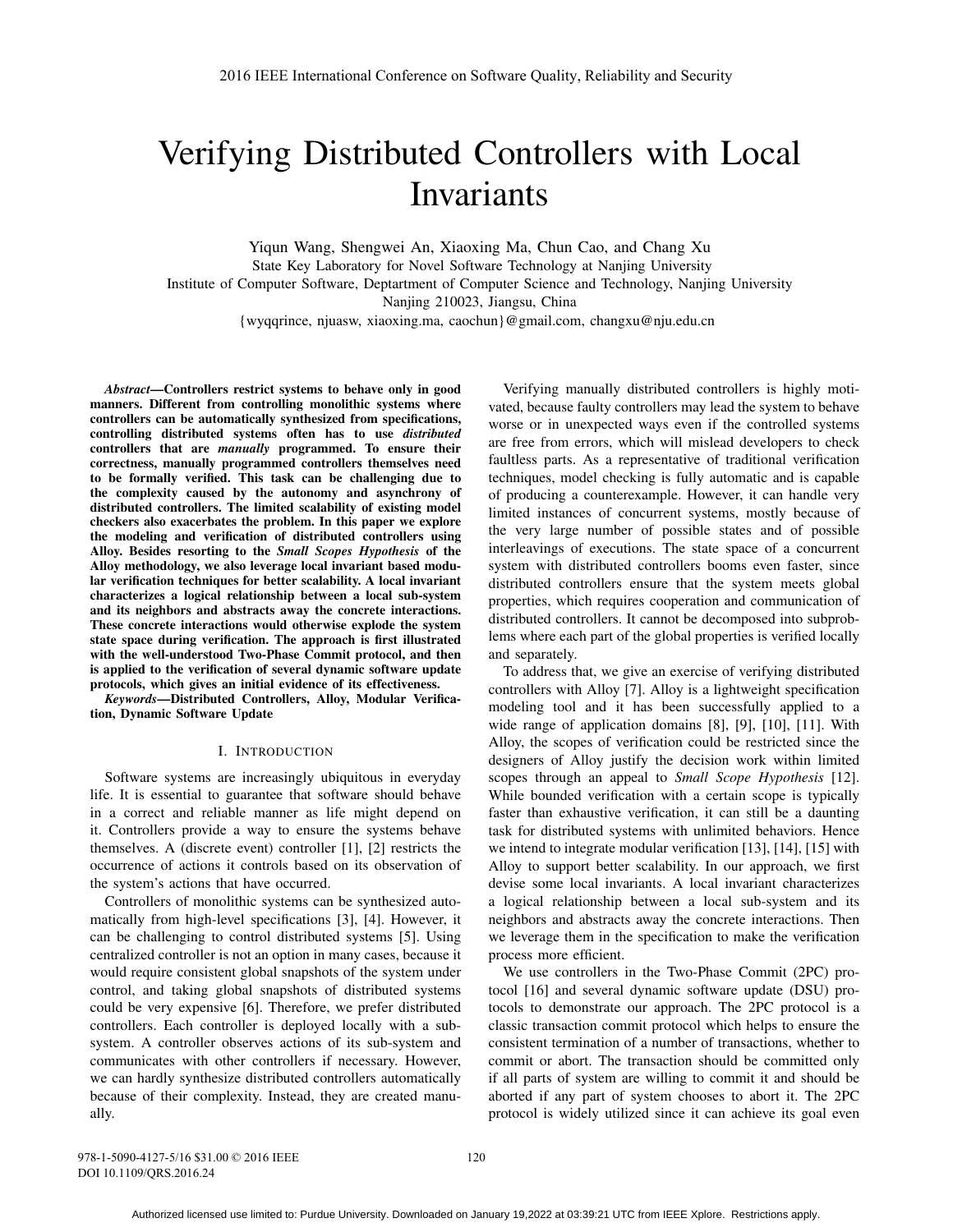in many cases of system failures involving process failures and communication failures. DSU, unlike offline update, updates the running systems on the fly. DSU is not trivial because it is difficult to guarantee the correctness, since it might lead to misbehaviors that never present in either versions. To ensure the correctness of DSU, target component should reach a safe state. In the past decades, many algorithms and protocols [17], [18], [19] have defined what a safe state for DSU is.

This paper has two intended contributions. First, we propose a carefully designed modularization technique to improve the scalability of the verification of distributed controllers in Alloy. We devise some local invariants which characterize logical relationships between each local sub-system and its neighbors, and leverage them for efficient verification. Second, our case study provides a formal verification of the correctness of several DSU protocols [17], [18], [19], whose original proofs are semi-formal.

The rest of paper is organized as follows. Section II introduces backgrounds of controllers and Alloy. Section III gives the overview of our approach and uses 2PC protocol to demonstrate our approach. Section IV applies our approach to DSU protocols. Section V discusses related work and section VI concludes the paper.

#### II. BACKGROUND

## *A. Controllers*

Consider a system  $N$  represented by all its possible behaviors. This system can be viewed as a *plant* to be controlled [20]. The plant's behaviors satisfying some properties are defined as good ones. A controller  $M$  is another system restricting the *plant* to behave only in good ways. Following [21], an action of the *plant* is monitored/controllable if such action is uncontrollable/controllable by the controller. Controller restricts the occurrence of controllable actions based on its observation of the *plant*'s actions.

As a simple example, consider the system in Fig. 1a. A node denotes a state of system and an edge denotes an action. Suppose we want to use a controller to ensure that system cannot have action a but must have action  $c_1$ . The controller in Fig. 1b is a solution. The dashed action  $a$  cannot be controlled by the controller while others can. It forbids the appearance of action a by restricting transition from  $s_1$  to  $s_3$ , since if the system has reached state  $s_3$ , action  $a$  is about to happen. In addition, the controller prohibits the transition on action  $c_2$ from  $s_2$  to  $s_1$  to guarantee the appearance of action  $c_1$ .



Fig. 1: A controller example

# *B. The Alloy Specification Language*

Alloy is a lightweight declarative relational modeling tool. It consists of the *Alloy language* and the *Alloy Analyzer*. The *Alloy language* is simple but expressive, and its syntax, based on first-order logic, is designed to make it easy to build models incrementally. The *Alloy Analyzer* is a solver that takes the specification of a model and locates satisfiable instances by converting it into SAT. A simple object model of binary tree is presented as follows.

```
sig Key {}
sig Tree { root : one Node}
sig Node {
  left, right : lone Node,
  value : Key,
}
fun parent(): Node->Node {~(left + right)}
fact {
  all n : Node | n.right != n and n.left != n
  all n : Node | some n.(left + right) implies n.
      left != n.right
  all n : Node | (some t : Tree | t.root = n and no
      n.parent) or one n.parent
}
pred NoDisjointValue {
  no disj n1, n2 : Node | n1.value = n2.value
}
assert Acyclic {no n : Node | n in n.^parent}
run NoDisjointValue for 5
check Acyclic for 10
```
Fig. 2: A simple model of binary tree in Alloy

The *Alloy language* uses *signature* to indicate the existence of disjoint sets or atoms. This object model consists of three signatures, Key, Tree and Node. The Key signature contains no field and is used here to represent a string value. The Tree signature contains a field root which is a binary relation that maps every tree to exactly one node. The Node signature contains three binary relations. The left and right relations map nodes to their children and **value** maps nodes to keys. The qualifier *lone* indicates that every node is related to zero or one node with the left and right relations.

The model also includes a *function*, a *fact*, a *predicate* and an *assertion*. In general, an Alloy function denotes a relation between its arguments and the result. The parent function returns a binary relation maps nodes to nodes. We can use *n.parent* to represent the parent of *n*. The constraints in the fact are always assumed to hold. In above model, we assume that every node cannot have a left or right relation to itself and that its left and right are disjoint and that every node has one parent except the root node. The constraints in the predicate are assumed to hold when invoked. For instance, the binary tree model might require that the value of every node is unique. The constraints in assertion are the intended properties in the model, *i.e.*, properties to be checked.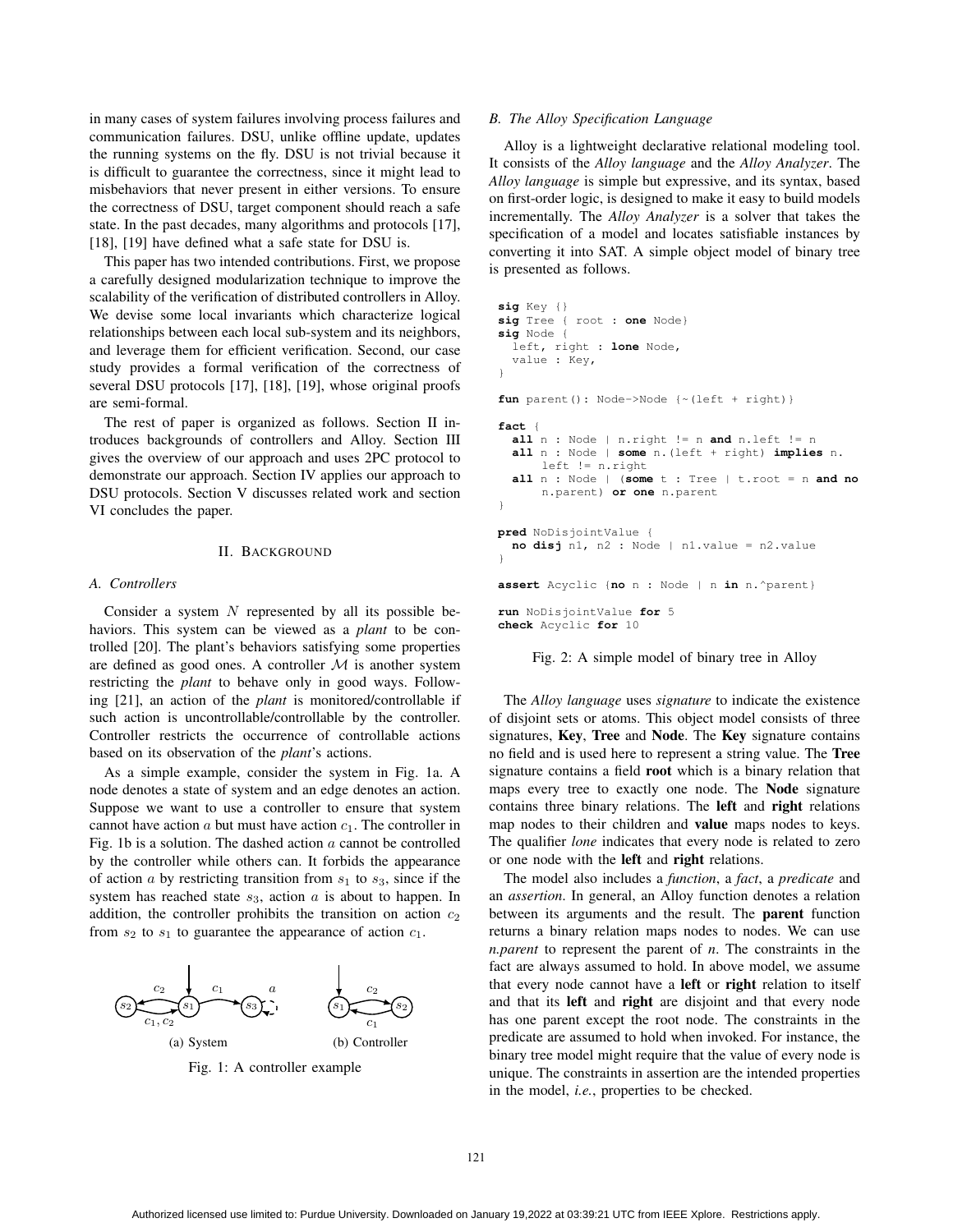A key advantage of using Alloy as modeling language is that object models can be analyzed fully automatically. Although first-order logic is undecidable, it is possible to analyze Alloy models by restricting the search space to a certain finite scope. The analysis can be used either to explore the model by generating sample instances, or to check properties by trying to generate counterexamples. The *Alloy Analyzer* achieves this by converting the model into a propositional CNF formula, and exhaustively searching for instances within user-defined scope. Running the last two commands in above model, we can get instances where the value of every node is unique and check the property that no cycles exists in a binary tree.

The core of the *Alloy Analyzer* is implemented as a modelfinder. In order to ensure the model-finding problem is decidable, the *Alloy Analyzer* performs model-finding over restricted scopes by resorting to *Small Scope Hypothesis* [12], which shows that a high proportion of bugs and errors can be found by searching all instances within some small scopes. Hence exhaustive searching and checking within a small scope are worth pursuing.

## III. OUR VERIFICATION APPROACH

## *A. Approach Overview*

The general architecture of our approach consists of two parts, controlled system and controllers. An example is shown in Fig. 3. Each rectangle denotes a local controlled system, each circle denotes a sequence of its actions, controllers are denoted by arcs. Each local controlled system communicates with others by passing messages, denoted by little triangles.



Fig. 3: A distributed system example

Consider controlled system  $N$  consists of a set of components  $\{C_1, C_2, \ldots, C_n\}$ . Each component can be regarded as a labelled transition system (LTS)  $(S, s_0, L, \Delta)$ , where

- $S$  is a set of the component's states.
- $s_0 \in S$  is the initial state.
- L is a set of action labels. Local action means local computation, remote action indicates exchanging data through messages.
- $\Delta$  is a set of transition relations  $(S \times L \times S)$ . The fact that  $(s_i \times l_j \times s_k) \in \Delta$  is written as  $s_i \stackrel{l_j}{\longrightarrow} s_k$ . Specially,  $s_i \xrightarrow{l_j} s_{i+1} \xrightarrow{l_h} s_{i+2}$  can be simpled as  $s_i \xrightarrow{l_j l_h} s_{i+2}$ .

It is assumed that LTS is *action-deterministic*. This entails that for any state  $s \in S$  and any action  $l \in L$ , s has most

one outgoing transition which with action *l*. Formally,  $s \stackrel{l}{\rightarrow} s'$ and  $s \stackrel{l}{\rightarrow} s''$  implies  $s' = s''$ . The execution of a LTS can be represented by a continuous sequence of actions (the initial state can be ignored). We can use  $C_1 \parallel C_2 \parallel \cdots \parallel C_n$  to denote N.

In our architecture, controlled system is an asynchronous concurrent system. The assumed communication pattern is such that each pair of communicating components is connected by two simple channels. The ordering among the messages is nondeterministic which results in messages arriving in unpredictable order. As a consequence of this nondeterminism, controlled system may show different behaviors for the same configuration and environment. An execution of controlled system can be considered as an interleaving of the collection of each component's executions. For example, in Fig. 3, each component's executions might be

$$
C_1: \langle S_{m_1}, LC, S_{m_2}, R_{m_6}, R_{m_4} \rangle
$$
  
\n
$$
C_2: \langle R_{m_1}, LC, S_{m_3}, R_{m_5}, LC, S_{m_6} \rangle
$$
  
\n
$$
C_3: \langle R_{m_2}, R_{m_3}, LC, S_{m_4}, S_{m_5} \rangle
$$

 $LC$  stands for local calculation.  $S_{m_i}$  stands for the action of sending a message  $m_i$ .  $R_{m_i}$  stands for the action of receiving a message m*i*. We assume there exists four types of messages:

- *create* message: a message calling remote actions
- *finish* message: a message carrying the consequence of remote actions
- *data* message: a message denoting exchange of data
- *ack* message: a message of acknowledgment

In the execution of controlled system, action  $S_{m_1}$  should happen before  $R_{m_1}$  since message  $m_1$  cannot be received before it has been sent. Moreover,  $S_{m_1}$  should happen before  $S_{m_2}$ , as  $S_{m_1}$  is in front of  $S_{m_2}$  in the execution of  $C_1$ .

To ensure a property  $\varphi$ , we define a set of controllers  $\mathcal{M}_{\varphi} =$  ${M_1, M_2, \ldots, M_n}$ . Intuitively, a set of correct controllers work together with their respective components to ensure that no traces will violate  $\varphi$ , denoted by  $\|_{i=1}^n(C_i \parallel M_i) \models \varphi$ . For simplicity, we use  $N \parallel M_\varphi$  to denote  $\parallel_{i=1}^n (C_i \parallel M_i)$ .

**Definition 1.** Given a property  $\varphi$  and a system N, a set of controllers  $\mathcal{M}_{\varphi}$  is *correct* if we have  $N \parallel \mathcal{M}_{\varphi} \models \varphi$ .

The scope of verifying controllers might be unbounded as the system's size can be arbitrarily large. However, with the concept of *Small Scope Hypothesis* in Alloy, the scope of verification could be restricted by parameterizing the number of components, controllers and messages.

## *B. Modeling and Verifying Two Phase Commit Protocol*

We use the well-understood 2PC protocol [16] to illustrate our approach. In the 2PC protocol, a transaction is performed by a collection of processes called *resource managers* (RMs), each executing on a different node. The fundamental requirement is that all RMs must eventually agree on whether the transaction is committed or aborted. The goal of the 2PC protocol is to reach *committed* or *aborted* state for all RMs.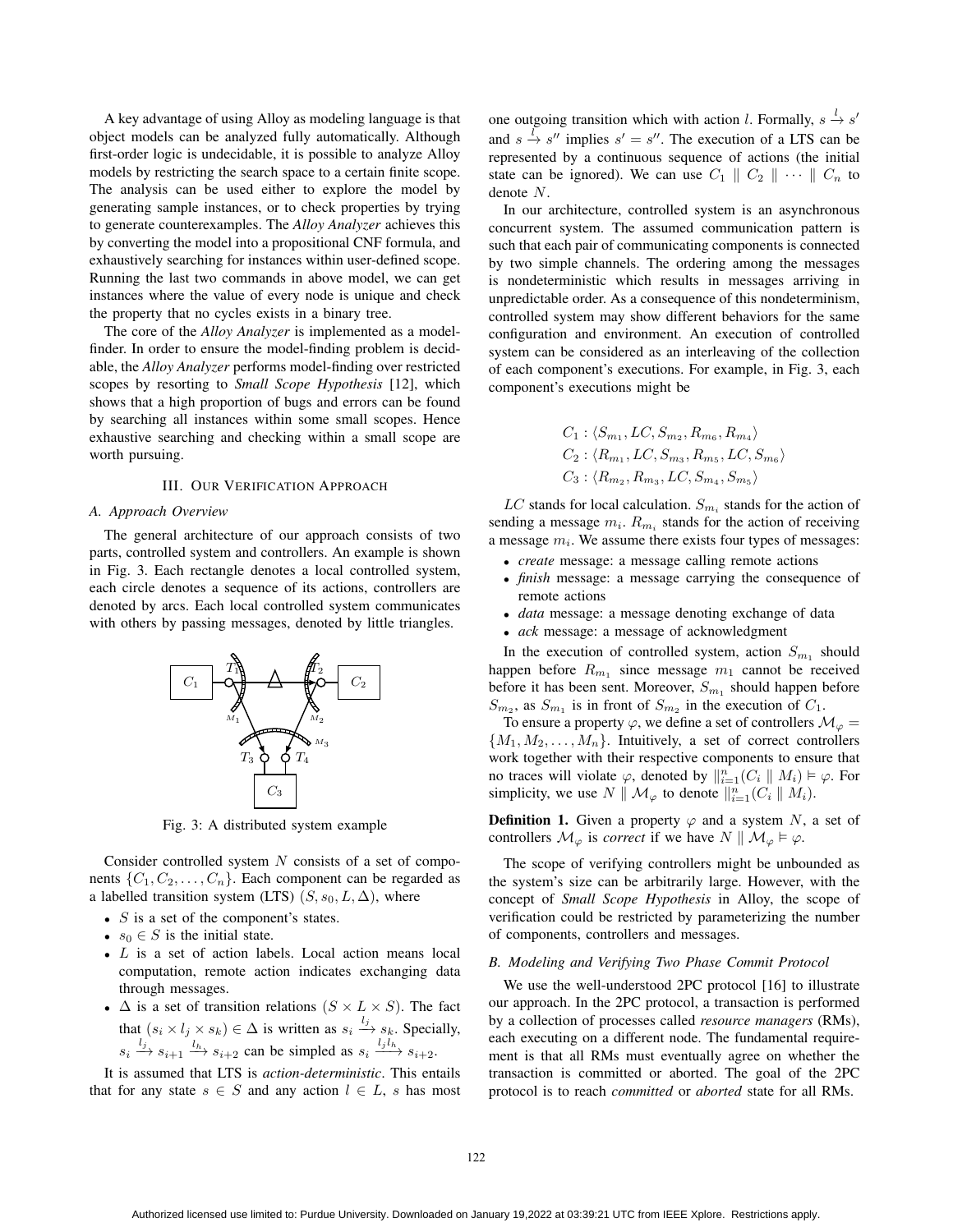The 2PC protocol uses a *transaction manager* (TM) process to coordinate the decision-making procedure. TM has following state: *init*, *preparing*, *committed*, and *aborted*. TM is in *init* and all RMs are in *working* state at the beginning. The 2PC protocol starts when an RM enters *prepared* state and sends a *Prepared* message to TM. Upon receiving the message, TM enters *preparing* state and sends *Prepare* messages to other RMs. Upon receiving a *Prepare* message, an RM will enter *prepared* state and reply a *Prepared* message. When TM has received *Prepared* messages from every RMs, it enters *committed* state and sends *Commit* messages to all RMs. Each RM enters *committed* state upon receiving *Commit* message. An RM can spontaneously enter *aborted* state and send an *Abort* message to TM if it is in *working* state, and TM can spontaneously enter *aborted* state unless it is in *committed* state. When TM aborts or it receives an *Abort* message from RM, it sends *Abort* messages to all RMs. Upon receiving of such a message, an RM enters *aborted* state. The state transition diagram for RM is in Fig. 4 (*sp* stands for sending *Prepared* message, *sa* stands for sending *Abort* message, *rc* stands for receiving *Commit* message, *ra* stands for *Abort* message).



Fig. 4: State transition diagram of RM

The details of the 2PC protocol is implemented in a set of distributed controllers. To precisely model distributed systems, time is a significant and indispensable notion. However, Alloy has no built-in notion of time, so we leverage tick-based modeling [9] to represent the order of actions. This total order can be defined by applying ordering functions from the Alloy library to signature Tick. It is worth mentioning that the total order neither represents a consistent global state of a distributed system nor synchronizes distributed controllers. Instead, it represents the execution of a distributed system by interleaving each component's execution (see the constraints in Fig. 8 and Fig. 15).

```
open util/ordering[Tick]
sig Tick{}
```
## Fig. 5: Signature of Tick

We assume that both RM and TM are elements of signature Process (see Fig. 6), and the controller of a Process will record

a state. For simplicity, TM has three states: init, committed and aborted; RM has four states: working, prepared, committed and aborted. What's more, the controller of TM will also manage a set called tmPrepared to record the RMs whose states are prepared.

Messages can be lost or duplicated, but not corrupted. Besides, the delay of message is nondeterministic. To simplify model, we only consider three types of messages: Prepared, Commit and Abort. We eliminate the *Prepare* message sent by an RM and assume that all RMs can spontaneously issue *Prepared* messages. We also ignore the *Abort* messages sent by an RM when it decides to abort. Such a message would cause the TM to abort the transaction, represented by the TM spontaneously deciding to abort<sup>1</sup>.

```
abstract sig PState {}
one sig init, working, prepared, committed, aborted
    extends PState{}
abstract sig Process { state : Tick -> PState }
one sig TM extends Process {
  tmPrepared : Tick -> set RM
}
sig RM extends Process{}
abstract sig MsgType{}
one sig Prepared, Commit, Abort extends MsgType{}
sig Message {
  type : MsgType,
  sender : Process,
  receiver : Process,
  sendTime : Tick,
  receiveTime : lone Tick
} {
  sender != receiver
  receiveTime in Tick implies sendTime in
      receiveTime.prevs
}
```
Fig. 6: Snapshot of 2PC model

We consider the execution of system consists of the following event:

- TM has received Prepared messages from all RMs and sends Commit messages to all RMs.
- TM spontaneously decides to abort transaction and sends Abort messages to all RMs.
- TM receives a Prepared message from a RM.
- RM spontaneously sends a Prepared message to TM.
- RM spontaneously decides to abort.
- RM receives a Commit message from TM.
- RM receives a **Abort** message from TM.

For example, if an RM spontaneously decides to abort, its state should transit from working to aborted. The state of other RMs and TM should remain unchanged. Since we ignore the *Abort* message sent by an RM, no message is being sent right now. The tmPrepared set is not changed as well.

1For more details: https://lab.artemisprojects.org/wyq/AlloyCode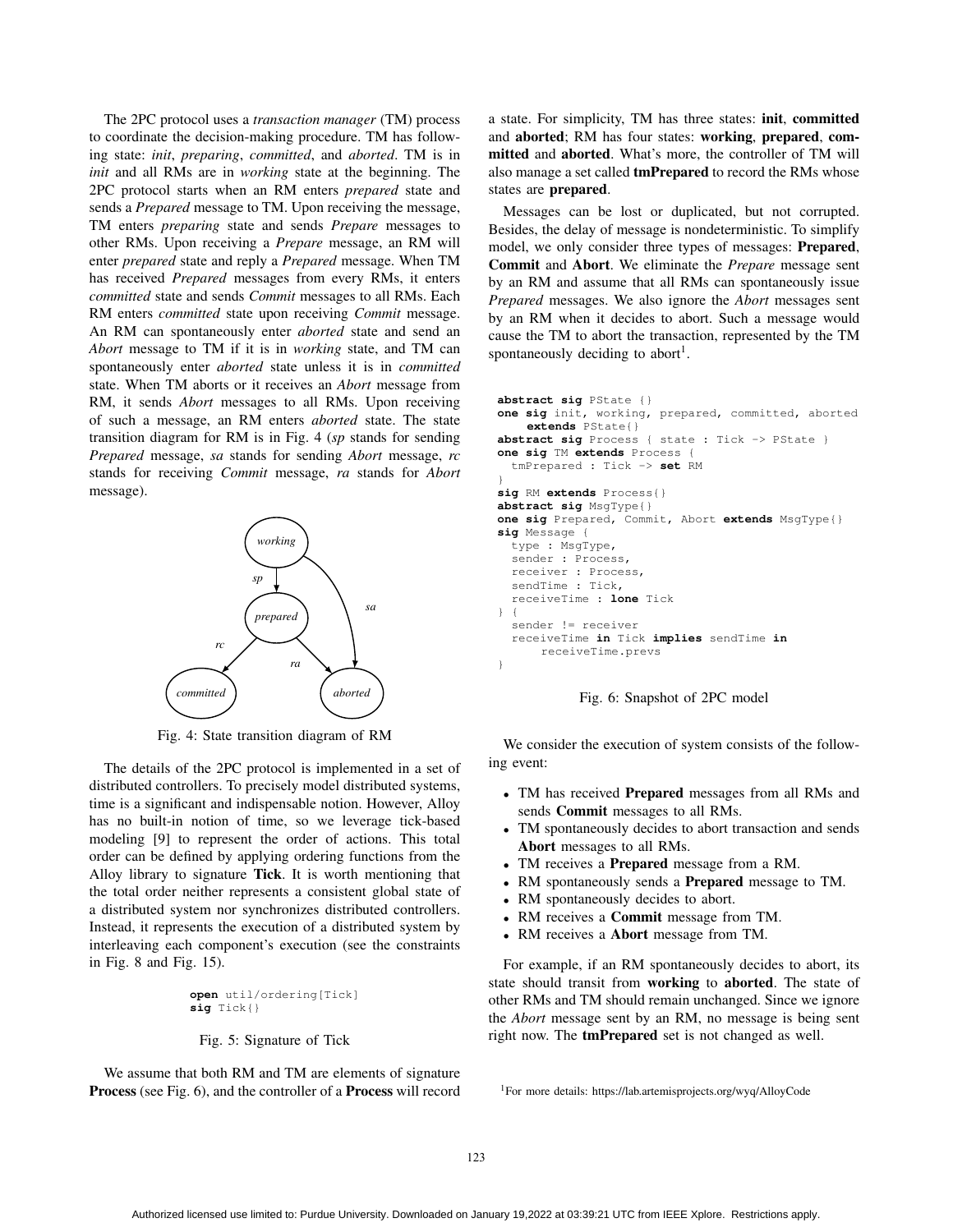```
pred RMChooseToAbort(rm : RM, t : Tick) {
  rm.state[t.prev] = working
  rm.state[t] = aborted
  all rm' : RM - rm | rm'.state[t] = rm'.state[t.
      prev]
  TM.state[t] = TM.state[t.prev]
  TM.tmPrepared[t] = TM.tmPrepared[t.prev]
 no m : Message | m.sendTime = t
}
```
Fig. 7: Predicate of a RM chooses to abort transaction

Then an execution of the 2PC protocol can be specified as:

```
pred running2PC {
  Init
  all t : Tick - first | TMCommit[t] or TMAbort[t]
      or {some rm : RM | TMRcvPrepared[rm, t] or
      RMPrepare[rm, t] or RMRcvCommitMsg[rm, t] or
      RMChooseToAbort[rm, t] or RMRcvAbortMsg[rm, t
      ]}
}
```


The controllers of the 2PC protocol chooses to commit the transaction if the RM is in committed or to abort if its state is aborted. In order to ensure the consistent termination of a transaction, two *safety* properties ( $\varphi$  of the 2PC protocol) should be guaranteed:

- *Stability*: Once an RM has entered *committed* or *aborted* state, it remains in that state forever.
- *Consistency*: It is impossible for one RM to be in *committed* state and another to be in *aborted* state.

In Fig. 9, we assume that the states of controllers will not violate *stability* and *consistency*:

```
pred consistency {
  all t : Tick | no disj r1, r2 : RM | r1.state[t] =
       aborted and r2.state[t] = committed
}
pred stability {
  all t : Tick, rm : RM | rm.state[t] = committed
       implies rm.state[t.nexts + t] = committed
  all t : Tick, rm : RM | rm.state[t] = aborted
       implies rm.state[t.nexts + t] = aborted
 }
assert safetyOf2PC {
  running2PC implies (consistency and stability)
 }
```
Fig. 9: Safety property of 2PC protocol

We conducted our experiments on an eight-core machine with Intel Core i7 CPU @3.40GHz and 4GB RAM, running Windows 8. Table I shows that controllers of the 2PC protocol satisfy *consistency* and *stability* under different bounded scopes. The scope of these verification is not the number of RMs but the number of all signatures (Process, Tick and Message). The experimental result shows that the controller

implementation of the 2PC protocol is correct. Therefore our approach to verifying distributed controllers works.

TABLE I: Result of 2PC controllers

| Scope | #Clauses | Time(s) | Counterexample |
|-------|----------|---------|----------------|
|       | 49911    | 8.188   | Nο             |
| Q     | 70717    | 32.690  | Nο             |
| 10    | 95265    | 47.598  | Nο             |

# *C. Local Invariant Based Modular verification*

However, the verification might be overwhelming even in some reasonable scopes. Although we cannot decompose the verification of global properties into subproblems of smaller ones, we can devise some local properties and use them to help verifying global ones. The local properties usually describe the execution in a more concise way by formalizing the logical relationships between sub-systems. They can be considered as an assumption when verifying other parts of the system, which presents the basic idea of modular verification [13], [14], [15].

In LTS, we let  $Act(s) = \{l \in L \mid \exists s' \in S \cdot s \stackrel{l}{\rightarrow} s'\}$  denotes the set of actions that are *enabled* in state s. For any state s and  $l \in Act(s)$ , let  $l(s)$  denotes the unique *l*-successor of s, *i.e.*,  $s \xrightarrow{l} l(s)$ . More generally, if  $s \xrightarrow{l_1} s_1 \xrightarrow{l_2} s_2 \xrightarrow{l_3} \dots \xrightarrow{l_n} s_n$ , we say that  $s \xrightarrow{L_i} L_i(s)$  where  $L_i = l_1 l_2 \dots l_{i-1} l_i$ . We give a definition of independent actions.

**Definition 2.** Let a LTS  $(S, s_0, L, \Delta)$  be an *actiondeterministic* transition system with  $l_1, l_2 \in L$ ,  $l_1 \neq l_2$ .

•  $l_1$  and  $l_2$  are *independent* if for any  $s \in S$  with  $l_1, l_2 \in$  $Act(s)$ :

$$
- l_2 \in Act(l_1(s))
$$
  
\n
$$
- l_1 \in Act(l_2(s))
$$
  
\n
$$
- l_1(l_2(s)) = l_2(l_1(s))
$$

•  $l_1, l_2$  are *dependent* if  $l_1$  and  $l_2$  are not independent.

According to Def. 2, it is obvious that for each pair of independent actions, the final state has nothing to do with the order of their occurrences. For example in Fig.  $10$ ,  $s_1$  can reach  $s_2'$  by executing action sequence  $ll'$  or  $l'l$ .



Fig. 10: Path of independent action

Given a LTS where each pair of actions are independent, we split the state space into two parts according to a specific (resp. set of) action  $l \in L$  (resp.  $l \subseteq L$ ). One part denoted by  $H(l)$ stands for *l* has already happened, and the other part denoted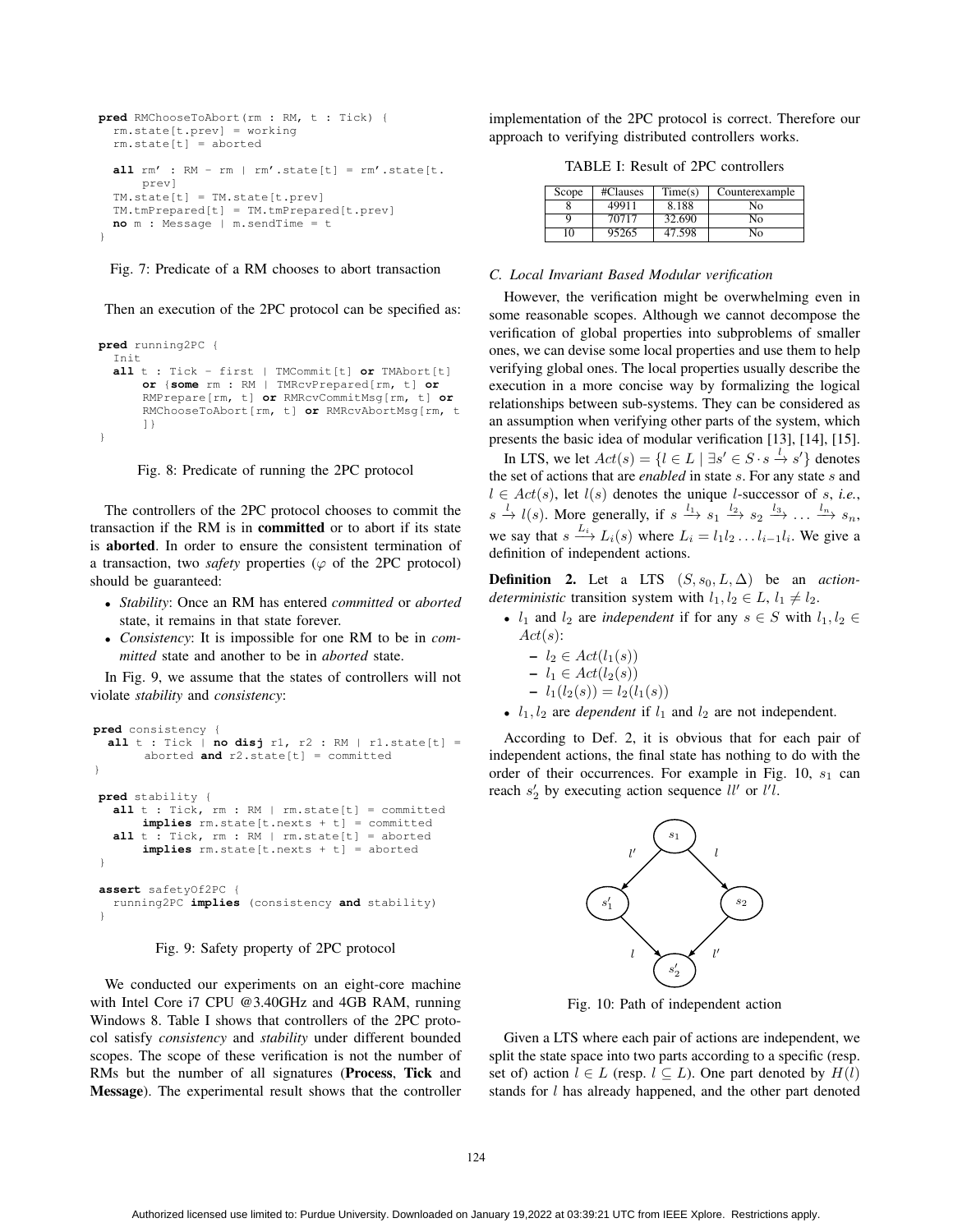by  $N(l)$  stands for l has not happened. We intend to find some properties, denoted by  $P_l$ , that lie in either  $H(l)$  or  $N(l)$ , *i.e.*, they are "frozen" unless  $l$  is occurring. Algorithm 1 shows how to get  $H(l)$ ,  $N(l)$  and  $P_l$ . Our intention of Algorithm 1 is explained as follows.

**Algorithm 1** Get  $H(l)$ ,  $N(l)$  and  $P_l$  of l

**Input:** The action l, a LTS =  $\{S, s_0, L, \Delta\}$ **Output:**  $H(l)$ ,  $N(l)$  and  $P_l$ 1:  $P_l = \emptyset$ ; 2:  $N(l) = s_0, H(l) = l(s_0);$ 3: Obtain  $P_l$  when  $s_0 \stackrel{l}{\rightarrow} l(s_0)$  happen; 4:  $S = (L - l)(s_0)$ ; 5: while  $N(l)$  changed do 6:  $S' = S, S = \emptyset;$ 7: for  $s \in S'$  do 8: **for**  $l' \in Act(s)$  **do** 9:  $S = S \cup l'(s);$ 10:  $N(l) = N(l) \cup l'(s);$ 11:  $H(l) = H(l) \cup l(l'(s));$ 12: **for**  $p \in P_l$  **do** 13: **if** p remains when  $l'(s) \stackrel{l}{\rightarrow} l(l'(s)$  then 14:  $P_l = P_l - p;$ 15: end if 16: end for 17: end for 18: end for 19: end while

First,  $P_l$  is initialized when l occurs at state  $s_0$  by observing changes of memory, disk or other user-defined variables. Algorithm 1 removes an element  $p \in P_l$  if it remains when another transition on  $l$  is occurring, as  $P_l$  cannot belong to both  $N(l)$  and  $H(l)$ . Finally, the rest of the elements in  $P_l$ is what we want.  $P_l$  can describe some characteristics in LTS referring to action l. Suppose we gather sufficient number of actions or select several distinguishable ones among them, the execution of LTS could be expressed more concisely using P*l*. Thus we might achieve an efficient verification using them as an environment assumption in the model.

As it is hard to guarantee the independence of actions in a distributed system, we separate it into several blocks where each pair of actions is independent. Intuitively, sending and receiving of messages should be separated into different blocks since a message cannot be received before it is sent.

# *D. Local Invariants in the 2PC Protocol*

As we discussed above, in the 2PC protocol, TM sends Commit messages only if it has received Prepared messages from all RMs, otherwise it sends Abort messages. We see that the action of TM sending messages is dependent to the action of RM sending messages. In order to apply modular verification, we split the 2PC protocol into two parts. In one part, only TM is capable of sending messages, and in the other part, only RM is. These two parts just correspond with the two phases of the 2PC protocol:

- *Phase1*: TM attempts to prepare all the RMs to take the necessary steps for either committing or aborting transactions.
- *Phase2*: Based on the results, TM decides whether to commit or abort the transaction, and notifies the result to all RMs. Then each RM follows with needed actions (commit or abort) with its location resources and its respective portions in output.

In *Phase1*, only RM is allowed to send messages. Upon sending messages, the state of RM will become prepared or aborted; all messages are received by TM, it will add corresponding RM to set tmPrepared upon receiving each Prepared messages. In other words, the transition of state of RM is only related to its communication with TM. Similarly, in *Phase2*, TM will broadcast messages to all RMs. The state transition of RM is only allowed when receiving such message. If we choose l are actions of RM's sending messages in *Phase1* and actions of RM's receiving messages in *Phase2*, constraints of P*<sup>l</sup>* represent RM's state transition.

```
pred StateTransition (rm : RM) {
  let m_r = \{m : Message \mid m.receiver = rm\}let t2 = m_r.receiveTime | {
      m_r.type = Abort implies rm.state[t2] =
          aborted
      m_r.type = Commit implies rm.state[t2] =
          committed
      {no m : Message | m.sender = rm} implies {
        all t : Tick - first - t2 | rm.state[t.prev]
             = working implies rm.state[t] in (
            working + aborted) else rm.state[t] = rm
            .state[t.prev]
      } else {
        let t1 = \{m : Message \mid m.sender = rm\}.sendTime | {
          all t : Tick - first - t2 - t1 | rm.state[
              t] = rm.state[t.prev]
          rm.state[t] = preparedrm.state[t.prev] = working
        }
      }
  }
}
```
## Fig. 11: Predicate of state transition in the 2PC protocol

To be specific (see Fig. 11), in *Phase1*, its state is working until it decides to commit (state becomes prepared) or abort (state becomes aborted); in *Phase2*, its state will transit to committed when receiving Commit message or to aborted if it is Abort message. The rules of state transitions will be specified as the assumption of controllers' behaviors. Similarly, we assume that the new specification will not violate *consistency* and *stability* as well (see Fig. 12), the result is shown in Table II.

TABLE II: Result of verification in local invariants

| Scope | #Clauses | Time(s) | Counterexample |
|-------|----------|---------|----------------|
|       | 24026    | 4 141   | No             |
|       | 32366    | 6.782   | No             |
| 10    | 40854    | 11 189  | Nο             |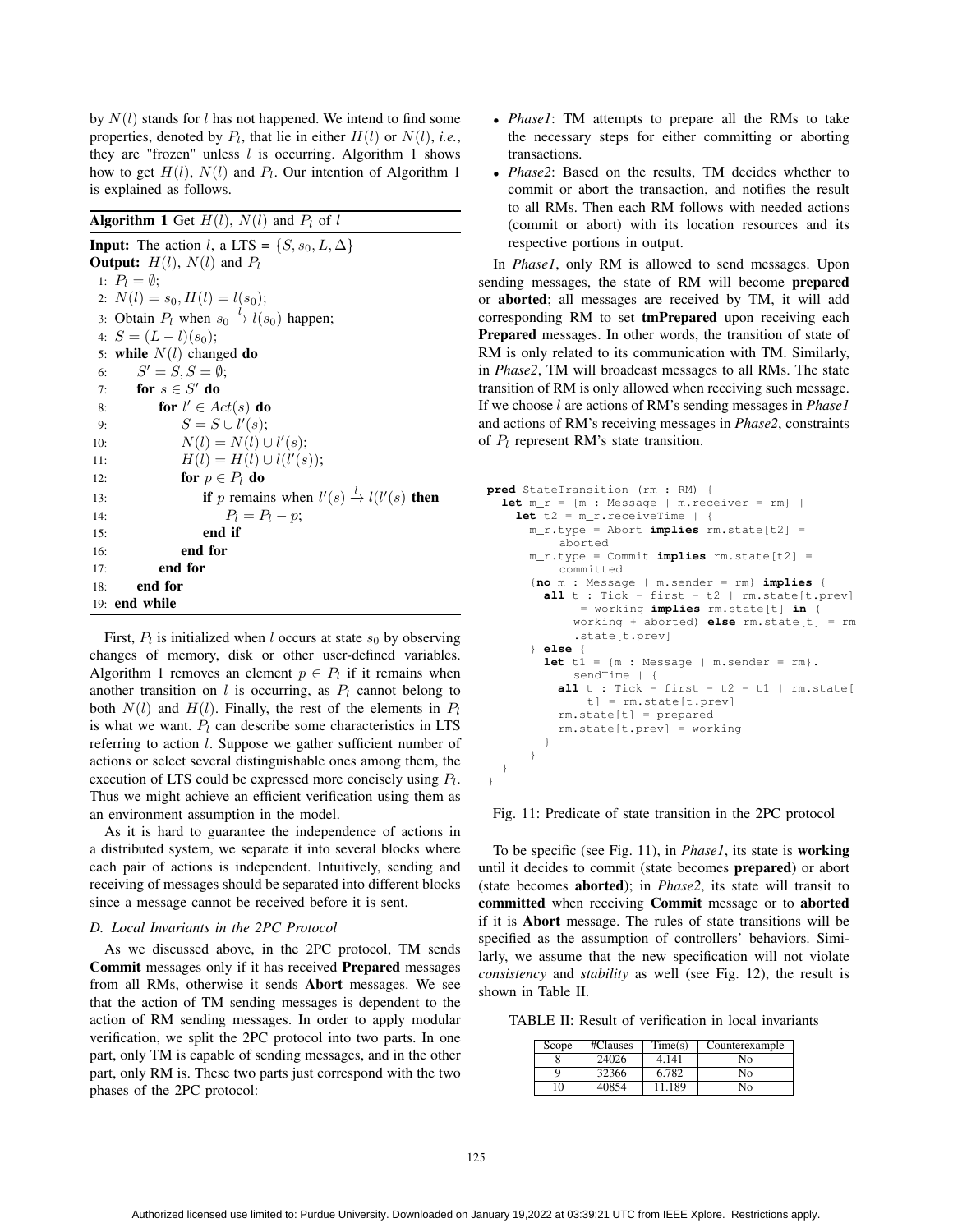```
assert SafetyOf2PCinLocalInvariants {
  (Init and StateTransition) implies (consistency
      and stability)
}
```
Fig. 12: Assertion of verification in local invariants

In Table II, it shows that after integrating modular verification, controllers of the 2PC protocol will also guarantee *safety* properties. We extend the comparison to different scopes, the result is shown in Fig. 13.



Fig. 13: Comparison of 2PCevent and 2PCstate

In Fig. 13, 2PCevent represents the non-modular approach while 2PCstate represents the modular one. It shows that 2PCstate is more efficient than 2PCevent in both the size of specification and the time of verification. On increasing the number of scope, the effect becomes more phenomenal.

#### IV. MODELING AND VERIFYING DSU PROTOCOLS

In this section, we use controllers in DSU protocols to demonstrate our approach. We first talk about the reason to choose them as subjects. After we introduce these protocols, we show the modeling details in Alloy. We then give a result of verification and some improvements by using local invariants.

The reason why we choose DSU protocols as our subjects is as follows. First, the problem of DSU (of CBDS) contains typical characteristics of distributed systems. The basic artifact is a component, it holds services that can be accessed remotely. Components may also lean on services provided by other components. In addition to remote communication, components also need local calculation. Second, DSU protocols can be considered as a representative problem of distributed controllers. The target component is allowed to update when it meets certain conditions [17], [18], [19]. Third, the details of these protocols are not trivial. The consistency of them depends on the cooperation of each local part, any mistakes can result in an unexpected consequence. A precise implementation of controllers could help to discover the essential cause of an inconsistency. Last but not least, original proofs of these protocols are semi-formal, our approach could provide a formal verification of their correctness.

# *A. Dynamic Software Update Protocol*

Normally, the update of running program consists of shutting down the system, installing new version and restarting the system. However, in some specific domains, such as financial transaction processing and transport controlling, software should be online 24/7 and non-stopping service is mandatory. It is therefore necessary to update the existing systems at runtime. When compared to the offline update, DSU is more difficult to guarantee the correctness, because it might lead to misbehaviors that would never present in old or new version of the program. To ensure the correctness, target component must satisfy a sufficient condition when updating. In the past decades, many algorithms and protocols [17], [18], [19] have defined what a sufficient condition for DSU is.

Kramer *et al.* [17] proposed a criterion called *quiescence* as a sufficient condition for a node to be safely manipulated during dynamic reconfigurations. Vandewoude *et al.* [18] proposed a definition of *tranquillity* to address the high disruption (the interruption of system's services) of *quiescence* protocol. However, the limitation of *tranquillity* protocol is that it mainly focuses on local consistency [19]. Ma *et al.* [19] used the notion of *version consistency* as a sufficient criterion for the safety of DSU. They also introduced a management framework (VC) on dynamic edges that are labelled as either *future* or *past.* A *future* (resp. *past*) edge  $C \rightarrow C'$  implies that C might request (resp. have already requested) a service provided by  $C'$  in the future (resp. past). They claimed that a component C is said to be *free* iff. there is not a pair of future/past edges entering C. They proved that a dynamic update of a component C satisfies *version consistency* when C is *free*.

#### *B. Modeling in Alloy*

For different DSU protocols, model of controller implements details of protocols, and model of controlled system describes its execution. We also leverage Tick in the model of DSU protocols.

Version is the fundamental concept in DSU protocols. To put it simply, we define two versions which represent either old or new version. The version of a component will not change unless it is updated.

```
abstract sig Version{}
one sig Ver_0, Ver_1 extends Version{}
```
Fig. 14: The signature of Version

A component represents a local controlled system. The service of a component is represented by transactions. If a transaction  $T_1$  of component A calls another transaction  $T_2$  of component B, we say that A is static independent to  $B$ . A transaction can only be hosted by one component but a component can provide an arbitrary number of transactions (see Fig. 15). Each transaction has three states: OFFLINE,ONLINE and END. We assume:

• All transactions are **OFFLINE** at the very beginning.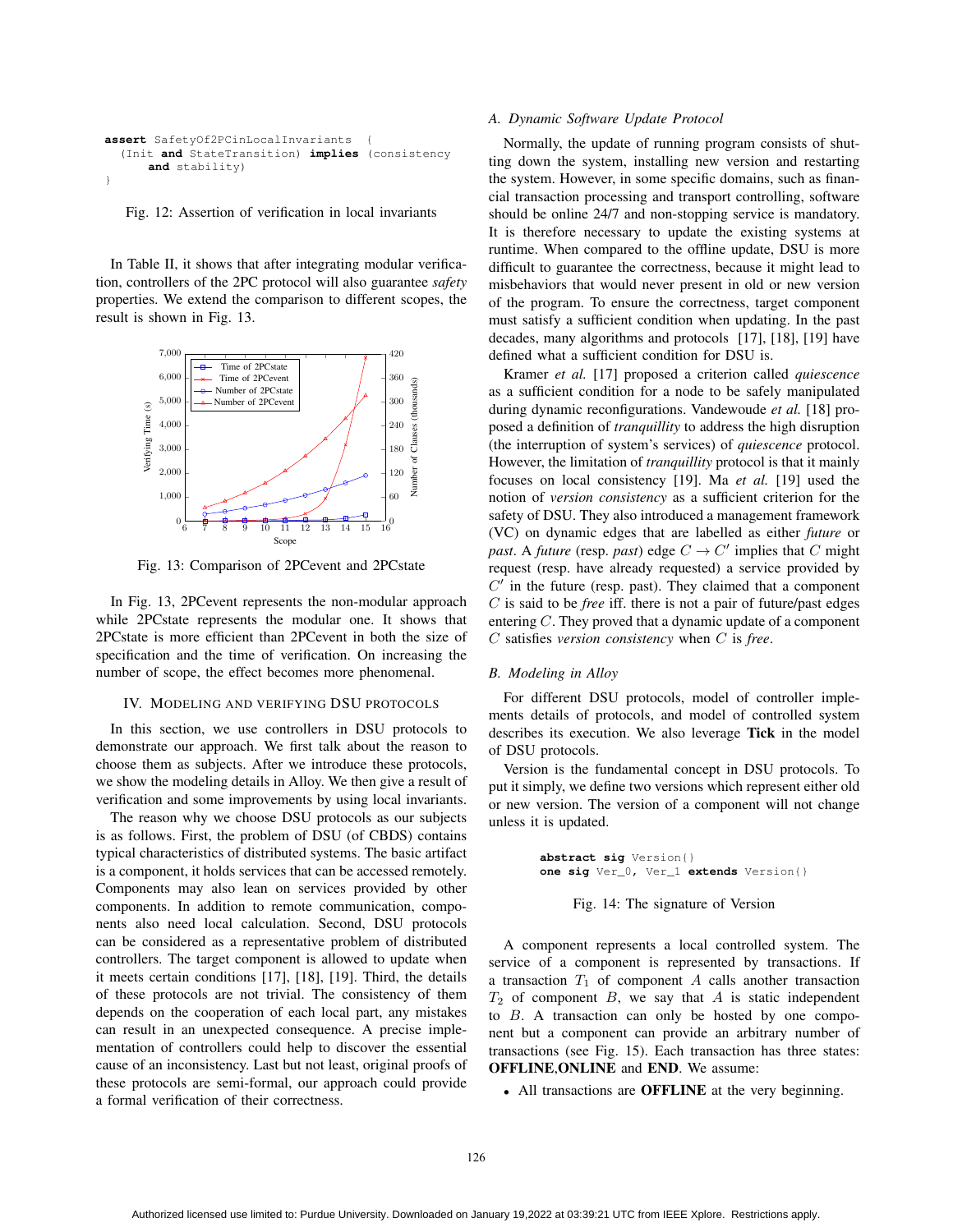```
sig Component{
  transaction: set Transaction,
  version: Tick \rightarrow Version,
  staticEdge: set Component,
}
abstract sig TxState{}
one sig OFFLINE, ONLINE, END extends TxState{}
sig Transaction{
  hostComponent: Component,
  subTransaction: set Transaction,
  hostVersion: Version,
  state: Tick → TxState
}
abstract sig MsgType{}
one sig INIT, FINISH, ACK_I, ACK_F extends MsgType{}
sig Message {
  from: Component,
  to: Component,
  sender: Transaction,
  receiver: Transaction,
  type: MsgType,
  sendTime: Tick,
  receiveTime: Tick
} {
  from!=to
  sender!=receiver
  from=sender.hostComponent
  to=receiver.hostComponent
  sendTime in receiveTime.prevs
}
pred ControlledSystem {
  running
  all t : range [Root.beginTime.next, Root.endTime.
      prev] |
    Update.updateTime = t or some msg : Message |
        msg.sendTime = t or msg.receiveTime = t
}
```


- A transaction  $T$  can be initiated by an outside client or by its *parent-transaction* T'. T is called *root-transaction* in the former case and a *sub-transaction* (of  $T'$ ) in the latter case. After initiation, its state becomes ONLINE.
- The *hostVersion* of a transaction represents the version of its hosted component when it is initiated.
- Whenever a transaction is **ONLINE**, it can initiate its *sub-transaction* whose status is OFFLINE.
- A transaction is not finished until all its *sub-transactions* are finished.
- When a transaction is finished, its state becomes END.
- A process of controlled system begins with the initiation of *root-transaction* and ends when *root-transaction* is accomplished.

The transactions communicate by passing messages. To simplify model, a transaction cannot send messages to another one if they share the same component, otherwise these two transactions can be merged into a bigger one and this internal message can be ignored. In order to indicate the delay in processing messages, we let a message be sent at some time and received by others at any later time. Besides, the messages is not lost or corrupted.

Since DSU protocols are not interested in the business logics, we only consider four types of message: INIT and FINISH, representing initiation or accomplishment of a transaction; ACK\_I and ACK\_F, representing the reply. The reason why we involve ACK message is that without them, the asynchrony of distributed systems will cause incorrect state of controllers, which might result in an unexpected fault. We use the example in Fig. 3 to explain our intention.  $T_1$  is  $C_1$ 's transaction and *root-transaction*,  $T_2$  is  $C_2$ 's transaction,  $T_3$  and  $T_4$  are  $C_3$ 's transactions. Suppose we are using VC protocol to update  $C_3$ . At the beginning, when  $T_1$  is **ONLINE**, it will initiate  $T_2$  and  $T_3$ , after that  $C_1$  knows it will not use  $C_2$ and  $C_3$ , so  $C_1$  removes the *future* edges to  $C_2$  and  $C_3$ . If  $T_2$ receives the message earlier, it becomes ONLINE and initiates  $T_4$ .  $T_4$  receives the message and begins with old version of  $C_3$ . After the termination of  $T_4$  and  $T_2$ , the **INIT** message from  $C_1$  to  $C_3$  has not been received yet. Now we can update  $C_3$ component to new version since it is *free* now. However, after update,  $T_3$  will eventually receive the **INIT** message and start with new version of  $C_3$ . Under the circumstances,  $T_4$  and  $T_3$ violate consistency. This unexpected result comes from wrong implementation of controllers, the management of dynamic edges does not correspond with the rules of VC protocol. To avoid this, ACK messages should be involved in specifications.

The signature of **update** consists of a target component, the update time and the new version of the target component, which is different from the original version.

```
one sig Update{
  component: Component,
  updateTime: Tick,
  newVersion: Version
} {newVersion != component.version[first]}
```


Quiescence protocol [17] allows dynamic update only when the target component is *quiescent*. A component is *quiescent* iff. all of its dependent components is *passive*. In our model, a component is *passive* iff. none of its transaction is ONLINE right now.

Tranquillity [18] and VC [19] protocols are similar. Tranquillity protocol only leans on whether a component has been used or will be used by one adjacent component, but VC protocol focuses on all dependent components. Combining the management algorithm [19] in VC protocols with our controlled system, each controller will be managing four edges set: *future-in*, *future-out*, *past-in* and *past-out*. *Future-in* of component  $C$  records the components which have a future edge pointing to C, *future-out* records the components to which C have a future edge pointing, *past-in* and *past-out* record the past edges.

For detailed information, when a transaction  $T$  of  $C$  initiates its sub-transaction  $T'$  of  $C'$ ,  $C'$  would remove C from its *future-in* upon receiving message if all its transactions have been already initiated and reply a **ACK\_I** message. After C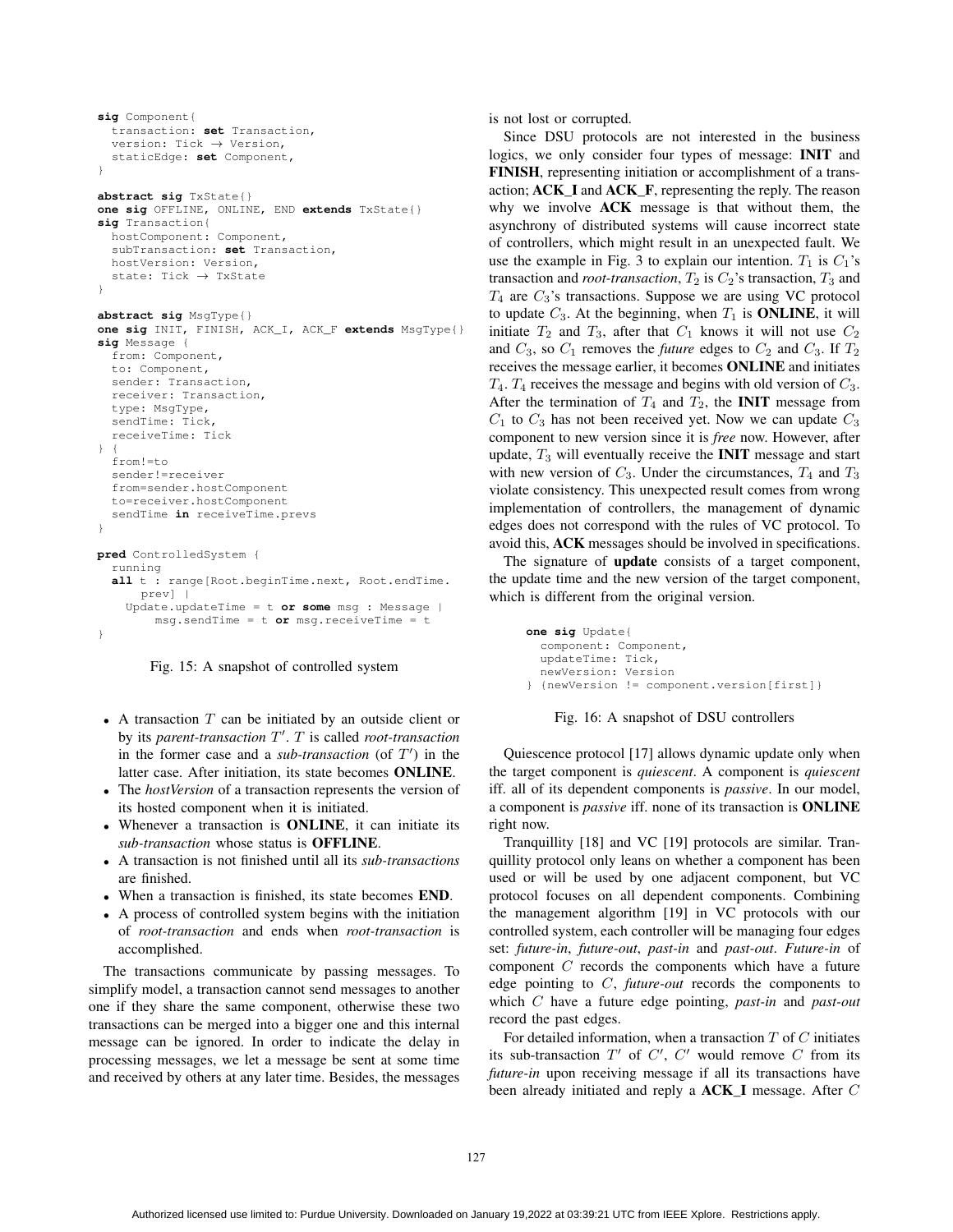receives this reply, C might remove C' from *future-out* unless C will use C' in the future. When  $T'$  ends, C' sends a **FINISH** message to C. On receiving this message, C adds  $C'$  to its *past-out* set and replies a  $ACK_F$  message. After  $C'$  receives this reply, it adds C to its *past-in* set. Thus a component is *quiescent*, *tranquil* or *free* can be specified as an *Alloy* predicate:

```
pred Quiescent (t: Tick,c: Component) {
  Dependent[c] in Passive[t]
  c in Passive[t]
}
pred Freeness (t: Tick,c: Component) {
  !(some FutureIn[t,c] and some PastIn[t,c])
}
pred Tranquil (t: Tick,c : Component) {
  no c': Adjacent[c] |
    c' in FutureIn[t,c] and c' in PastIn[t,c]
}
```


# *C. Verification of DSU protocols*

The controllers of DSU protocols only allow the update to happen when the target component has reached the safe state at the update time. In order to check the correctness of each DSU protocols, we assume that any dynamic update will not violate *version consistency* [19], which indicates the global consistency  $(\varphi)$  for DSU protocols. It says that each pair of transactions that share the same component cannot have more than one versions during one process. To simplify verification process, we just check the transactions of the target component since other component's versions always remain unchanged. *Version consistency* and the correctness of DSU protocols can be specified:

```
pred VersionConsistency {
  all disj tx, tx': Update.component.transaction |
    tx.hostVersion=tx'.hostVersion
}
assert DSUCorrectness {
  ControlledSystem and Controllers implies
      VersionConsistency
}
```


During verification, a big scope is dispensable yet a small one might be insufficient to uncover potential errors. Unlike the 2PC protocol, there exists some relations between the number of each signature in DSU protocols (explained in IV-B). We set the scope of verification is 3 Components and 4 Transactions for tradeoff. The result of three protocols is shown below.

TABLE III: Result of counterexample

|              | # Clauses | Time(s)  | Counterexample |
|--------------|-----------|----------|----------------|
| Ouiescence   | 160751    | 89.895   | Nο             |
| Tranquillity | 341069    | 791.828  | Yes            |
|              | 341001    | 6383.928 | Nο             |

Table III shows that controllers of *quiescence* and VC protocols can guarantee global consistency of DSU, and controller of *tranquillity* protocol, however, cannot. The counterexample of *tranquillity* protocol is shown in Fig. 19.



Fig. 19: Counterexample of *tranquillity* protocol

In Fig. 19, we see that  $T_1$  is  $C_1$ 's transaction,  $T_0$  is  $C_0$ 's, and  $T_3$  and  $T_2$  are  $C_2$ 's. We intend to update component  $C_2$  at time  $\circled{c}$ . At time  $\circled{c}$ , component  $C_2$  is *tranquil* and thus it is updated. However this update violates *version consistency* since  $T_2$  starts before update with old version and  $T_3$  starts after update with new version. This counterexample illustrates that the specification of controller is correct and that *tranquillity* protocol cannot guarantee global consistency. Some similar and unexpected faults might occur if we misuse *tranquillity* protocol.

The results in Table III and Fig. 19 agree with existed proofs of corresponding protocol [17], [18], [19], which reflects the correctness of controllers. However, from Table III we see that the time of verifying VC protocol is too long even if scope is small. Hence we also use local invariants based modular verification to accelerate it.

# *D. Local Invariants in VC protocol*

In VC protocol, a transaction  $T$  cannot be initiated before its parent-transaction T' is initiated, *i.e.*, T does not send/receive any messages before  $T'$  does, which means their actions are dependent. In order to integrate modular verification with VC protocol, we should split the system into several blocks where each pair of actions is independent. Intuitively, each local part contains exactly two adjacent components since *parenttransaction* and *sub-transaction* does not exist in only two components.

The sufficient condition of VC protocol is whether the target component is *free*, *i.e.*, there is not a pair of *future/past* edges entering it. A future edge  $C \rightarrow C'$  implies that C might request a service of  $C'$ , so this future edge should not be removed until the last initiation of the transaction of  $C'$ . Similarly, a past edge  $C \rightarrow C'$  implies that C has requested a service of  $C'$  before, so this past edge should be added at the end of the first transaction of  $C'$ . If we consider the initiation and accomplishment separately, *i.e.*, for each pair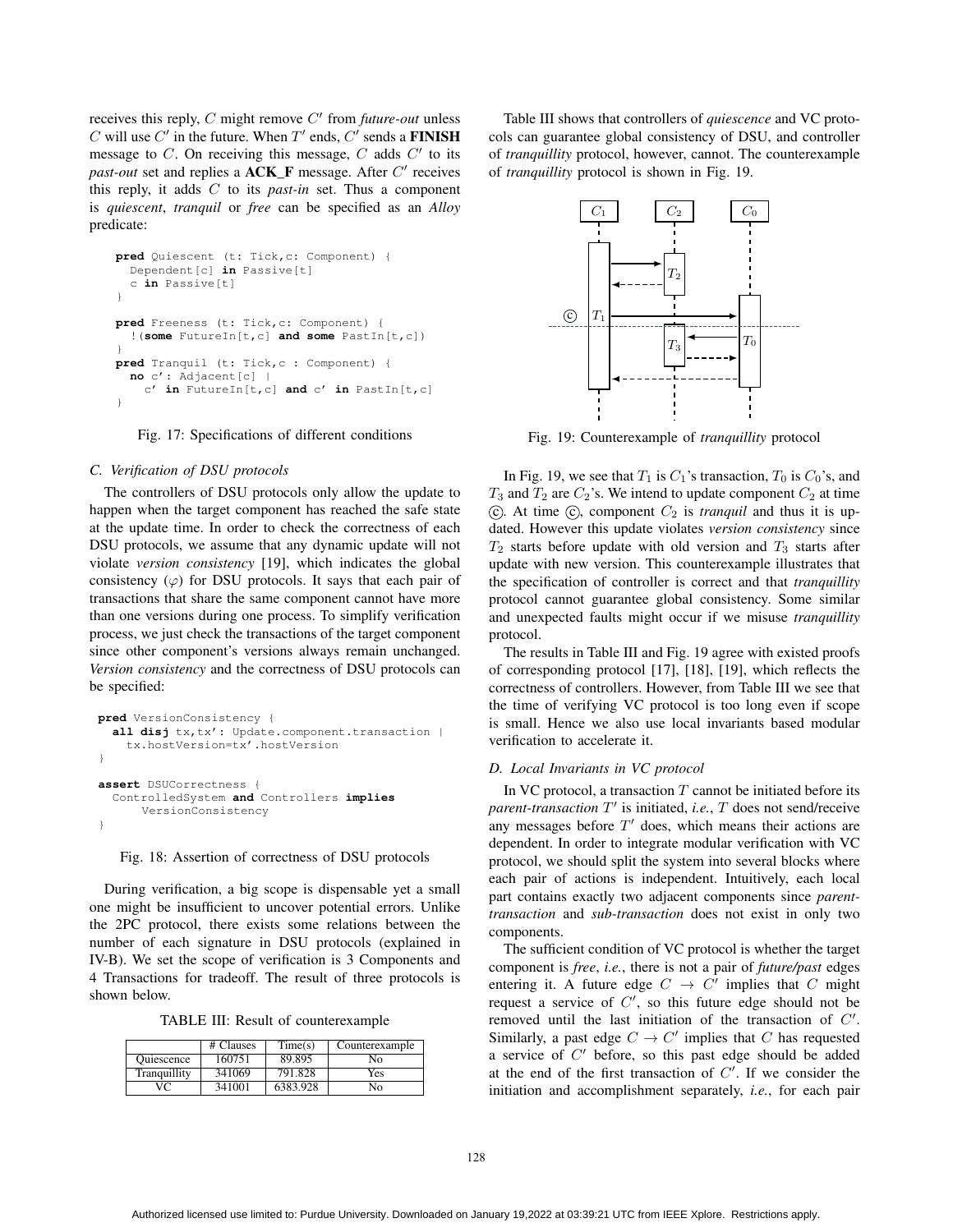of components, and choose  $l$  to be the last initiation of all transactions and the first accomplishment of them,  $P_l$  will be the action of removing *future* edges and adding *past* edges. For instance in Fig. 20, the past edge will be added as soon as the first transaction is accomplished.

```
pred ManagePastEdge {
  all disj c, c' : Component | {
    some c'.transaction & subTransaction[c.
        transaction] implies {
      let t1 =tick : Tick | noMsgRecBefore[c, c', tick,
            FINISH] and someMsgRecNow[c', c, tick,
            FINISH]
      }, t2 = {tick : Tick | noMsgRecBefore[c, c', tick,
            ACK_F] and someMsgRecNow[c, c', tick,
            ACK_F]
      },t3 = Root.endTime.prev | {\n}all t : range[t1, t3] | c' in PastOut[t, c]
        all t : range[t2, t3] | c in PastIn[t, c']
      }
    }
  }
}
```


Instead of modeling details of VC protocol, the above rules of managing future and past edges are included in the model. We also assume that it will not violate *Version Consistency* (see Fig. 21). The scope is same as before. The comparison of this modular verification (we call it *VCvalidity*) with former verification (we call it *VCmessage*) is shown in Table IV.

```
assert CorrectnessOfVCinLocalInvariants {
  (ControlledSystem and ManagePastEdge and
      ManageFutureEdge) implies VersionConsistency
}
```


TABLE IV: Comparison of verification time

|            | #Clauses | Time(s)  | Counterexample |
|------------|----------|----------|----------------|
| VCmessage  | 341001   | 6383.928 | No             |
| VCvaliditv | 248103   | 1206.670 | No             |

Table IV shows that number of clauses in *VCvalidity* is much fewer than *VCmessage* and verifying time of *VCvalidity* is far less than that of *VCmessage*. We extend the comparison to different scopes. In Fig. 22, the size is larger with the increasing of the scope-Id of x-axis. We only consider those scopes whose time is within 24 hours and the largest scope in the comparison is 3 Components and 5 Transactions. From Fig. 22 we see that *VCvalidity* is always more efficient than *VCmessage* and with the increasing of model, the effect is more significant.

These two invariants in our modular verification is same as the concept of *Future-validity* and *Past-validity* in *valid configuration* [19]. The difference is that their proof of the



Fig. 22: Comparison of VCvalidity and VCmessage

correctness of VC protocol relies on the assumption of *valid configuration*, whereas our approach can provide formal verification with/without this assumption. Moreover, we show how to obtain them and leverage them for efficient verification.

# V. RELATED WORK

Although our work mainly focuses on manual controller, controller synthesis has attracted a lot of research. Synthesis from formal declarative specifications has been studied with the aim of providing an operational model to support requirements and analysis [3] on event-based operational models [2] or self-adaptive systems [1], [4]. However, existing techniques for automatic synthesis have limitations [2] that they are designed to work in the context of idealized environment models [4], [22] and they also require complete descriptions of the environment. To address that, the synthesis technique in [23] supports a behavior model in which the controlled actions can fail. In [24], Muscholl leveraged Mazurkiewicz trace theory and Zielonka's theorem for the synthesis of concurrent programs and decentralized runtime monitoring.

Control theory [25] is capturing an increasing interest from the software engineering community that looks at selfadaptation as a means to meet QoS requirements despite unpredictable changes in the execution environment [26], [27], [28]. Filieri and Maggio discussed how control theory results can be integrated in the design of self-adaptive software and provided details on the steps of the control design process [29]. They proposed a closed-loop control strategy that provides formal guarantees for an adaptive software system's dynamic behavior [27] and extended it to support multiple goals [30]. They also introduced a paradigm called brownout, which helps to build more robust cloud applications using control theory [31].

Assume-guarantee reasoning is well known in *compositional reasoning* by verifying each component in isolation [32]. Flanagan *et al.* used assume-guarantee reasoning to ensure the reliability [33] and correctness properties [34] of shared-memory programs. Besides assume-guarantee reasoning, parameterized model checking [35], [36], [37], [38] and partial order reduction [39] are also well known for combating state explosion problems. Although the problem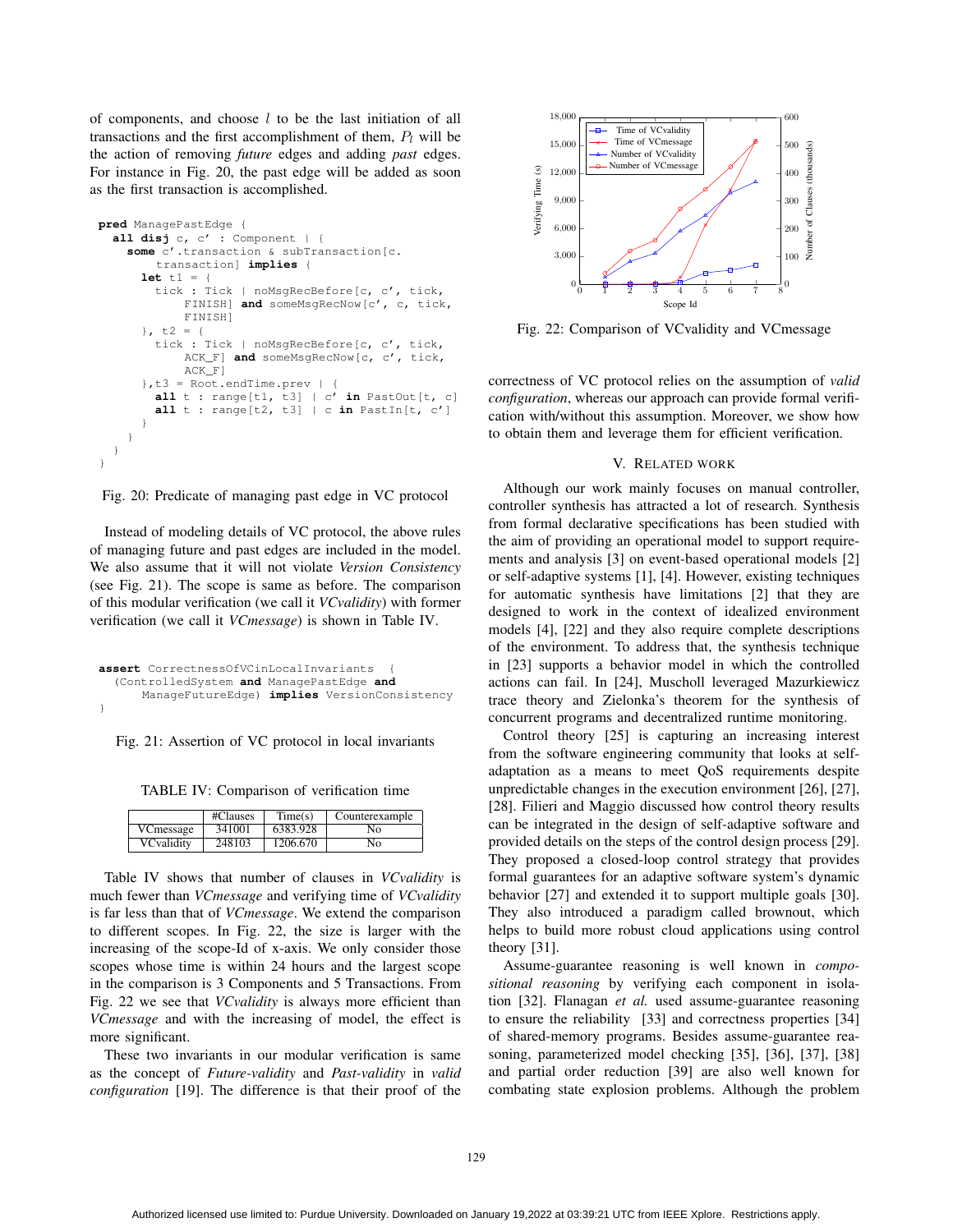of verification of parameterized systems is undecidable [40], there are two possible remedies to this situation: either we should look for restricted scopes for which the problem becomes decidable [35], [41], [42], or devise methods which are sound but necessarily incomplete, and hope that the system of interest will yield to one of these methods [36], [43], [44]. The idea of our approach corresponds with the former one and the concept of independent actions in our approach is inspired by partial order reduction. In order to reduce the state space of the transition system, partial order reduction attempts to identify path fragments of the full transition system and does not preserve certain properties, while our approach intends to explore unchanged properties of part of the transition system and uses them as assumptions for efficient verification.

Symmetry reduction [45], [46] has also been leveraged to deal with state explosion. Emerson and Sistla [46] exploited symmetry in model checking for concurrent systems composed by many identical or isomorphic components. The basic idea is to reduce model checking over the original structure to model checking over a smaller quotient structure, where symmetric states are identified. Clarke et al. [45] tried to formalize symmetry reduction and identified a class of temporal logic formulas that are preserved under this reduction.

DSU has attracted a lot of related work, in addition to the mentioned three DSU protocols quiescence [17], tranquillity [18], VC [19]. While some work [47] focuses on the architectural changes of the systems, some considers the behavior [48], [49]. Zhang [50] proposed a model-based development process of adaptive programs with finite state machines and LTL specifications. Hayden et al. [51] presented a method of automatically verifying the correctness of dynamic updates of C programs.

#### VI. CONCLUSION

In this paper, we give an exercise of verifying distributed controllers with local invariants and use the 2PC protocol and DSU protocols to demonstrate our approach. The result of our controllers in our case study corresponds with existing theoretical analysis. Thus our approach offers a way to formally verify the correctness of corresponding DSU protocols [17], [18], [19], whose original proofs are semi-formal. Besides, after leveraging local invariants, the size of model is reduced and the time of verification is accelerated, with the increasing of the scope, the effect is more significant.

Several issues require further investigations in our future work. First of all, we attempt to generalize a definition of local invariants and give a detailed analysis of the rate of acceleration of verification. Second, in order to figure out a general procedure to facilitate users to select local invariants, we need to experiment our approach on more cases.

#### ACKNOWLEDGMENT

This work was supported in part by National Basic Research 973 Program (Grant No. 2015CB352202), and National Natural Science Foundation (Grant Nos. 61472177, 91318301, 61321491) of China. We would also like to thank the support of the Collaborative Innovation Center of Novel Software Technology and Industrialization.

#### **REFERENCES**

- [1] D. Garlan, S.-W. Cheng, A.-C. Huang, B. Schmerl, and P. Steenkiste, "Rainbow: Architecture-based self-adaptation with reusable infrastructure," *Computer*, vol. 37, no. 10, pp. 46–54, 2004.
- [2] N. D'Ippolito, "Synthesis of event-based controllers for software engineering," Ph.D. dissertation, Imperial College London, 2013.
- [3] E. Letier, J. Kramer, J. Magee, and S. Uchitel, "Deriving event-based transition systems from goal-oriented requirements models," *Automated Software Engineering*, vol. 15, no. 2, pp. 175–206, 2008.
- [4] J. Kramer and J. Magee, "Self-managed systems: an architectural challenge," in *Future of Software Engineering, 2007. FOSE'07*. IEEE, 2007, pp. 259–268.
- [5] C. G. Cassandras *et al.*, *Introduction to discrete event systems*. Springer Science & Business Media, 2008.
- [6] A. D. Kshemkalyani, M. Raynal, and M. Singhal, "An introduction to snapshot algorithms in distributed computing," *Distributed systems engineering*, vol. 2, no. 4, p. 224, 1995.
- [7] D. Jackson, *Software Abstractions: logic, language, and analysis*. MIT press, 2012.
- [8] A. Vakili and N. A. Day, "Temporal logic model checking in alloy," in *Abstract State Machines, Alloy, B, VDM, and Z*. Springer, 2012, pp. 150–163.
- [9] M. Taghdiri and D. Jackson, *A lightweight formal analysis of a multicast key management scheme*. Springer, 2003.
- [10] S. Pai, Y. Sharma, S. Kumar, R. M. Pai, and S. Singh, "Formal verification of oauth 2.0 using alloy framework," in *Communication Systems and Network Technologies (CSNT), 2011 International Conference on*. IEEE, 2011, pp. 655–659.
- [11] B. Fraikin, M. Frappier, and R. St-Denis, "Supervisory control theory with alloy," *Science of Computer Programming*, vol. 94, pp. 217–237, 2014.
- [12] A. Andoni, D. Daniliuc, S. Khurshid, and D. Marinov, "Evaluating the "small scope hypothesis"," *Unpublished*, 2003.
- [13] O. Grumberg and D. E. Long, "Model checking and modular verification," *ACM Transactions on Programming Languages and Systems (TOPLAS)*, vol. 16, no. 3, pp. 843–871, 1994.
- [14] C. B. Jones, "Specification and design of (parallel) programs." 1983.
- [15] A. Pnueli, *In transition from global to modular temporal reasoning about programs*. Springer, 1985.
- [16] J. Gray and L. Lamport, "Consensus on transaction commit," *ACM Transactions on Database Systems (TODS)*, vol. 31, no. 1, pp. 133–160, 2006.
- [17] J. Kramer and J. Magee, "The evolving philosophers problem: Dynamic change management," *Software Engineering, IEEE Transactions on*, vol. 16, no. 11, pp. 1293–1306, 1990.
- [18] Y. Vandewoude, P. Ebraert, Y. Berbers, and T. D'Hondt, "Tranquility: A low disruptive alternative to quiescence for ensuring safe dynamic updates," *Software Engineering, IEEE Transactions on*, vol. 33, no. 12, pp. 856–868, 2007.
- [19]  $\hat{X}$ . Ma, L. Baresi, C. Ghezzi, V. Panzica La Manna, and J. Lu, "Versionconsistent dynamic reconfiguration of component-based distributed systems," in *Proceedings of the 19th ACM SIGSOFT symposium and the 13th European conference on Foundations of software engineering*. ACM, 2011, pp. 245–255.
- [20] O. Maler, A. Pnueli, and J. Sifakis, "On the synthesis of discrete controllers for timed systems," in *STACS 95*. Springer, 1995, pp. 229– 242.
- [21] A. Van Lamsweerde and E. Letier, "Handling obstacles in goal-oriented requirements engineering," *Software Engineering, IEEE Transactions on*, vol. 26, no. 10, pp. 978–1005, 2000.
- [22] D. Sykes, W. Heaven, J. Magee, and J. Kramer, "Plan-directed architectural change for autonomous systems," in *Proceedings of the 2007 conference on Specification and verification of component-based systems: 6th Joint Meeting of the European Conference on Software Engineering and the ACM SIGSOFT Symposium on the Foundations of Software Engineering*. ACM, 2007, pp. 15–21.
- [23] N. D'Ippolito, V. Braberman, N. Piterman, and S. Uchitel, "Synthesis of live behaviour models for fallible domains," in *Software Engineering (ICSE), 2011 33rd International Conference on*. IEEE, 2011, pp. 211– 220.